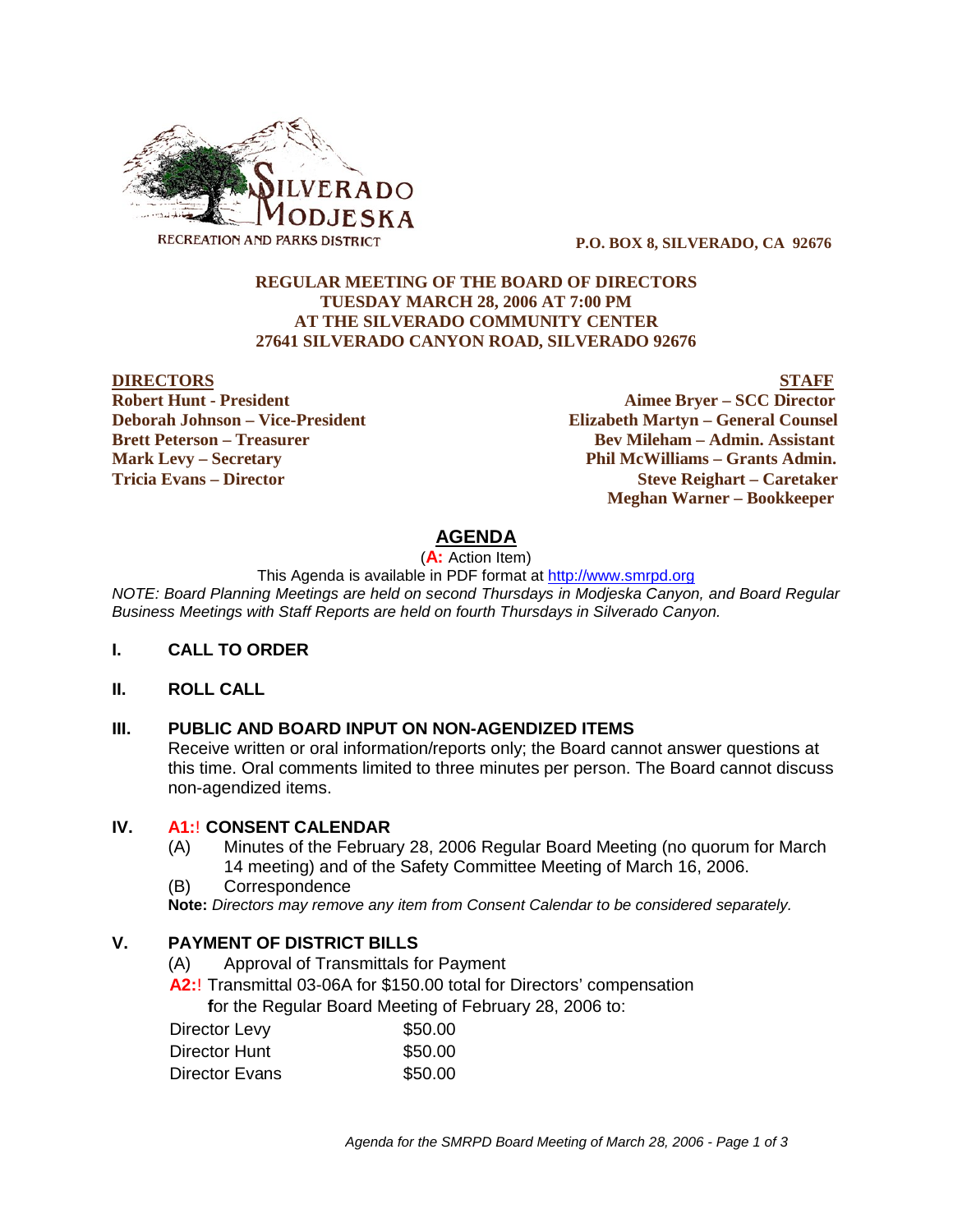**A3:**! Transmittal 03-06B for \$1,726.29 total to:

| <b>Bonnie Smith</b>    | \$454.17 Reimbursement, Landscaping Supplies |
|------------------------|----------------------------------------------|
| <b>Phil McWilliams</b> | \$79.12 Reimbursement, Postage & Supplies    |
| Meghan Warner          | $$250.00$ Invoice $#06-30$ (BOOKKEEPER)      |
| <b>KJ Snyder</b>       | \$575.00 Invoice $\#5842$ and $\#5877$       |
| <b>SCWD</b>            | \$368.00 Inv. 10059600, 10001600, 10059300   |

### **A4:** Transmittal 03-06C for \$2,389.60 to:

| <b>SCE</b>          | \$579.32 Inv. dated 3/14/06                   |
|---------------------|-----------------------------------------------|
| Phil McWilliams     | \$772.87 Inv. dated 02/2006 and Reimbursement |
| SBC.                | \$43.70 714-649-2850 and 649-2428             |
| McCormick, Kidman & |                                               |
| <b>Behrens</b>      | \$371.75 Inv. 11758 (GENERAL COUNSEL)         |
| Home Depot          | \$207.48 Inv. dated 3/5/06                    |
|                     | Inv. #03668154001 - Legal Notice, Public      |
| The O.C. Register   | \$414.48 Works Project                        |

## **VI. CARETAKER'S REPORT**

- (A) **A5:** Consider authorizing expenditures for items beyond routine maintenance level, including noisy mercury vapor lights, ongoing work at Modjeska Park, new timer box for Modjeska Community Center air conditioner, and drinking fountain repair at Modjeska Park, in the approximate amount of \$1,200.
- (B) Update on Safety notes and repairs.

## **VII. GRANTS ADMINISTRATOR'S REPORT**

- (A) Status of Renovation Project
- (B) **A6:** Approval of expenses for Grant Administrator's attendance at California Trails and Greenways Conference, and report on that Conference.
- (C) Discussion of All Canyons Cleanup of 2006 per request from Jim Meyers of Trails4All.

### **VIII. OTHER DISTRICT BUSINESS**

- (A) **A7:** Continue discussion of and action on parking signage at Modjeska Park.
- (B) **A8:** Consider approval of the Silverado Children's Center Employee Handbook.
- (C) **A9:** Approval of additional charges from Bonnie Smith for the improvements to Modjeska Park, including installation of rocks, native plants and a watering system in the road-side landscaped border as well as repair of drainage outlet and area. Initial amount approved was \$600, and the rocks have added approximately \$300 to that.
- (D) **A10:** Approval of \$250 donation to the Earth Resource Foundation for cosponsor status for the Watershed Alliance River of Life Conference of May 19, 2006.